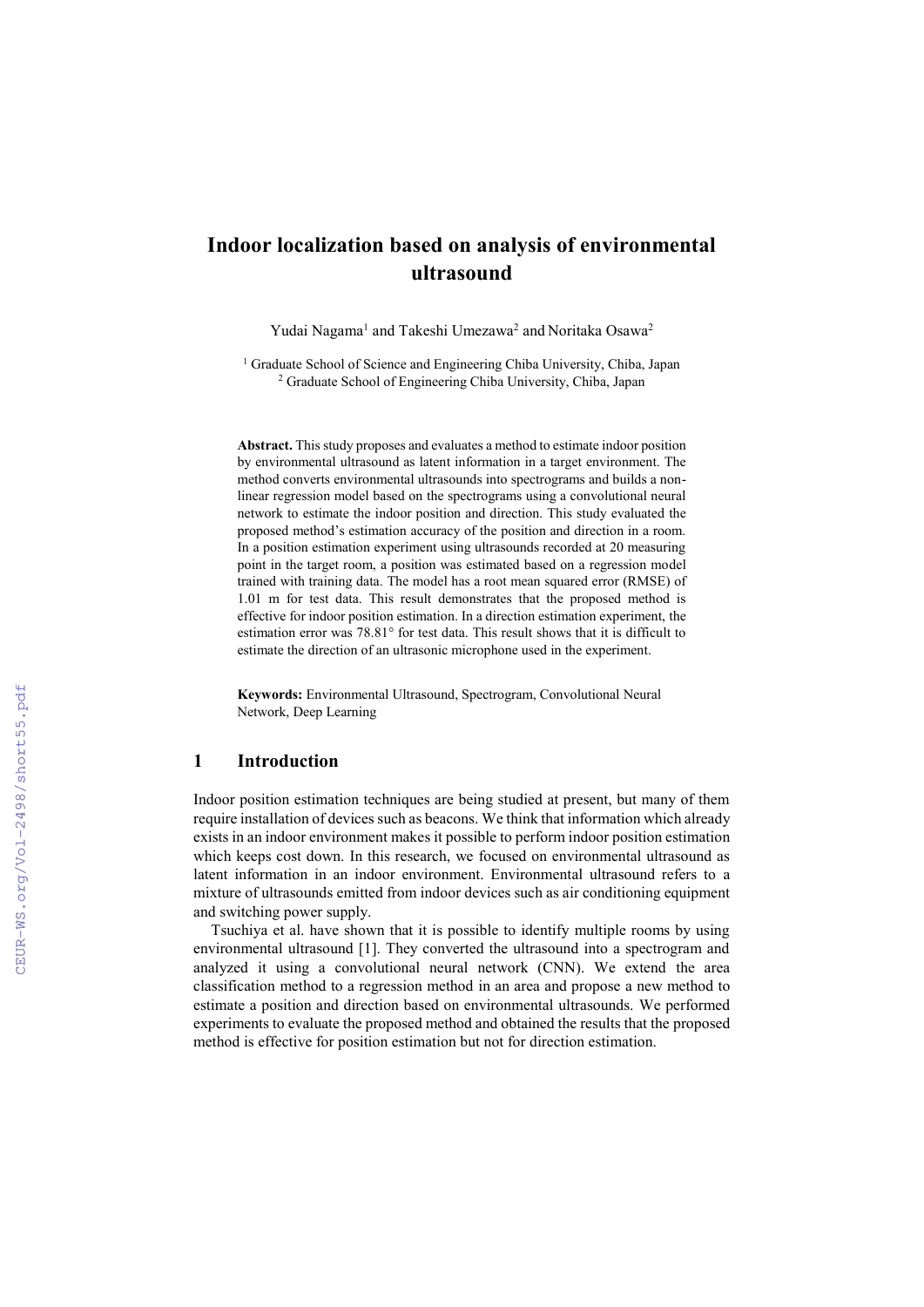# **2 Related Work**

In the case of a method using radio waves, a method based on triangulation is often used if the position of the transmitting source is known. A method of triangulation mainly uses received signal strength or time of flight between a transmitting source and a receiving terminal. When the position of the transmitting source is unknown, many methods based on position fingerprinting are used. In the case of using environmental ultrasounds, estimation based on position fingerprinting is performed.

There are many methods that use Wi-Fi, which is already installed in many indoor environments [2], [3], [4], [5], [6]. Methods using Bluetooth [3], [7], [8] and using a special wireless signal [9] require installment of the beacons and terminals, and such installment may cost much.

Tsuchiya et al. showed that environmental ultrasounds in rooms have unique characteristics and demonstrated that analysis of ultrasounds could distinguish multiple rooms with an accuracy of 97.5% [1]. Their work also reported that ultrasounds at different locations in the same room had different characteristics. Therefore, we think it is possible to perform indoor position estimation in one room by exploiting environmental ultrasounds.

# **3 Proposed Method**

We propose a method to estimate the position and direction within a room using environmental ultrasound. The method is partially based on the work of Tsuchiya et al. but differs in that we estimate the coordinates and azimuth of a recoding ultrasonic microphone by using non-linear regression models. The regression models are built by CNN with spectrograms of ultrasound. Since our method is a type of fingerprinting, we need to collect ultrasounds at various positions and directions to build non-linear regression models for coordinates and azimuth.

### **3.1 Spectrogram**

An example of a spectrogram is shown in Fig.1. A spectrogram is a heat map representing relationships among time, frequency, and intensity. In the spectrogram, the horizontal axis represents time, the vertical axis represents a frequency band, and the gray scale represents intensity. Short-term changes such as beats of fan noises of an air conditioner can be important features of ultrasound fingerprinting. The spectrogram can include such importance features which cannot be expressed by simple acoustic features such as Fourier coefficients for a period.

#### **3.2 Convolutional Neural Network (CNN)**

CNN is one of deep learning algorithms that show high accuracy in image recognition. CNN performs feature extraction in the image by the convolution layer and the pooling layer that allows misalignment.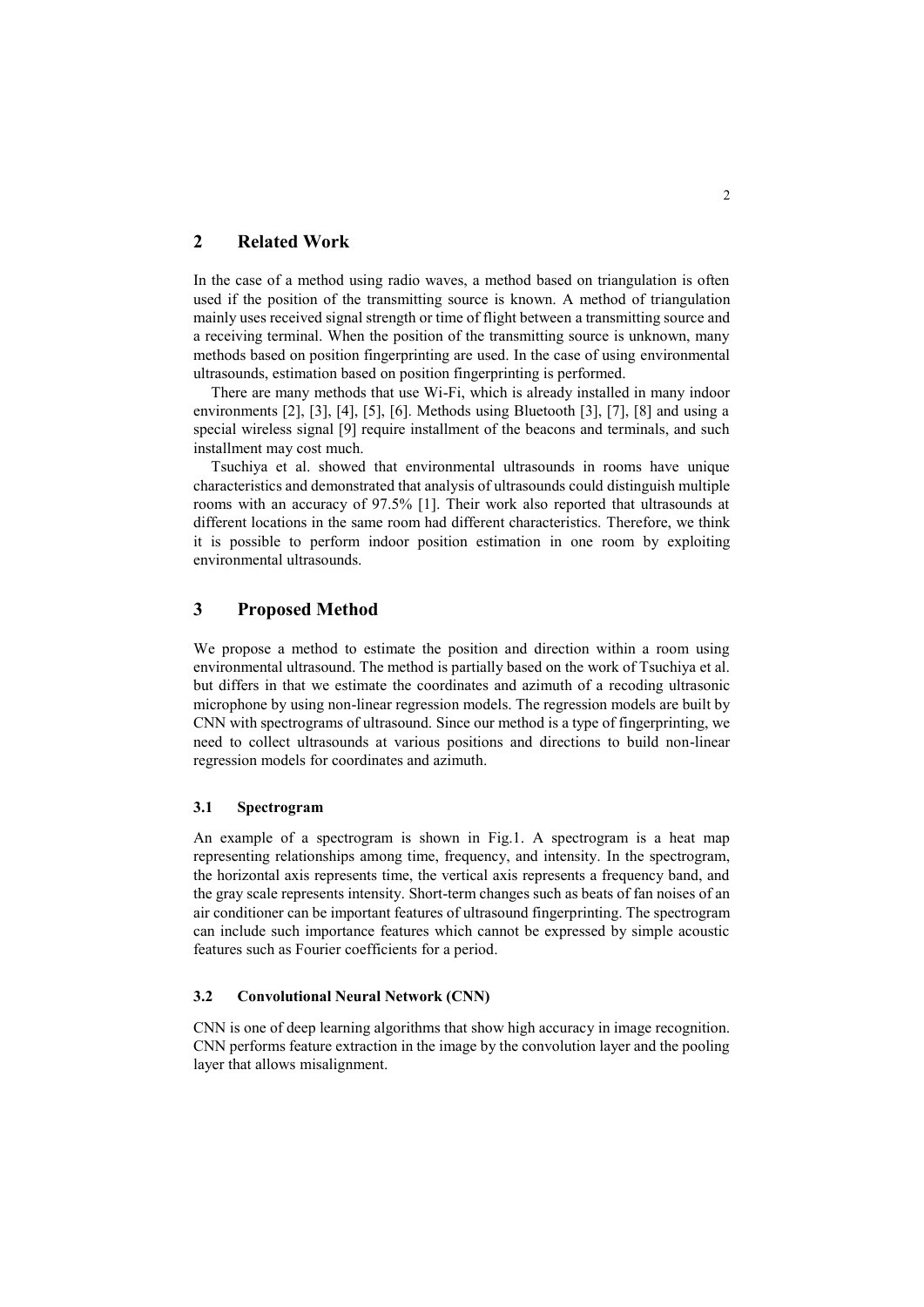

**Fig.1.** Example of environmental ultrasound spectrogram

# **4 Position Estimation**

We experimented to evaluate the effectiveness of position and direction estimation by the proposed method. This section describes the experiment and its results.

#### **4.1 Experimental Procedure**

We collected ultrasounds in one room. The recorded environmental ultrasound is converted into a spectrogram. Pairs of the spectrogram and recording position of ultrasound were accumulated to a dataset. We divide the created data set into training data and test data. Non-linear regression models of the positions were built by CNN. The features of the spectrogram for each position of training data were learned. Recording positions of test data are estimated using the created models, and the estimation error is evaluated.

### **4.2 Experimental Environment**

Ultrasounds were collected in a room whose dimensions are 5.93 m long  $\times$  4.73 m wide  $\times$  2.60 m high. The room has 0.3 m  $\times$  0.4 m pillars at its four corners, which are indicated by black rectangles in Fig.2(a).

A Dodotronic Ultramic 250k ultrasonic microphone was used as the recording device. Since the maximum sampling rate of the microphone is 250 kHz, ultrasounds can be recorded up to 125 kHz. The microphone was connected to a notebook-type personal computer (PC) which captured and saved ultrasounds. The PC was fixed at the center of the room to reduce the influence of any ultrasound generated by the PC.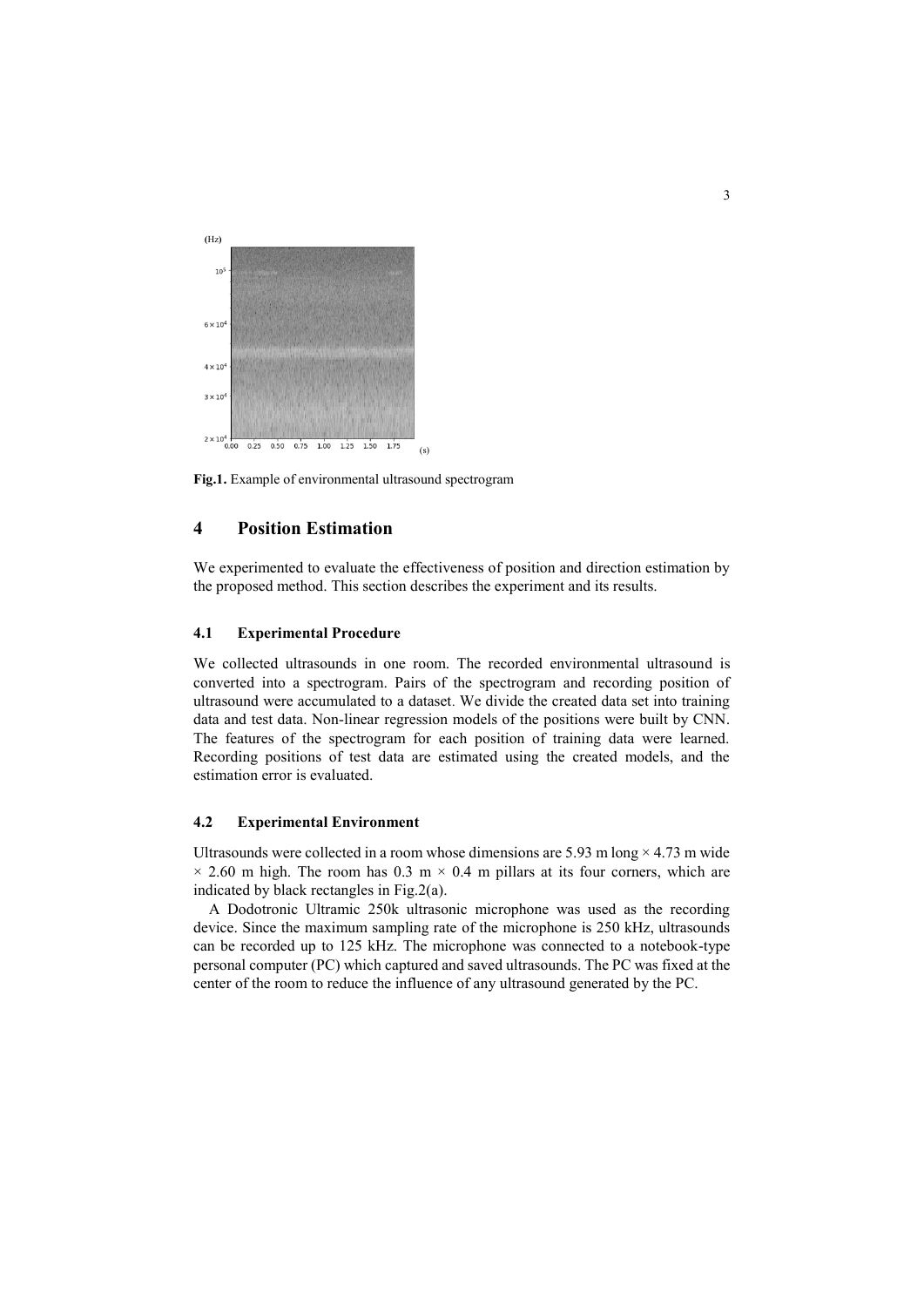#### **4.3 Experimental Conditions**

We placed 20 measuring points indicated by dots in Fig.2(a), which were points at the intersections on a  $1.2 \times 1.2$  m grid, within a room, and performed recording at the 20 points. Also, to evaluate the influence of recording direction, recordings in four directions were collected at each measuring point as shown in Fig.2(a). This dataset which contains four direction data is called dataset R-all.

The length of one recording was two seconds, and we repeatedly recorded ultrasounds at one-second intervals. In this experiment, we only used sound data of 20k to 125 kHz because a spectrum of the audible range is affected by sounds caused by daily human activities (e.g., human voices).

To investigate the influence of recording direction on position estimation, we compared the estimation errors of the datasets for each direction and all directions. We refer to the set of all data recorded with direction  $0^{\circ}$  as dataset R0, which contains 10,000 recordings. Similarly, sets of data recorded with directions 90°, 180°, and 270° are referred to respectively as datasets R1, R2, and R3. For dataset R-all, 200 data were collected in each direction, 800 data in each position, 16,000 data for all. We used 80 % of the data in each direction at each point as training data and the remaining 20% as test data.



**Fig.2.** Recording Condition

#### **4.4 Structure and Parameters of CNN**

Table 1 shows the structure of CNN used in this study. In Table 1, the shape of the input array to each layer and the shape of the output array from each layer is expressed by  $(X, Y, Z)$  where the size of the input array is  $X \times Y$  and Z is the number of input or output channels.

CNN was trained with a batch size of 32 for 100 epochs. The learning rate started from  $10^{-5}$  and was attenuated by  $10^{-6}$  at each update. Momentum was 0.9. The stochastic gradient descent (SGD) method was used to optimize the learning parameters.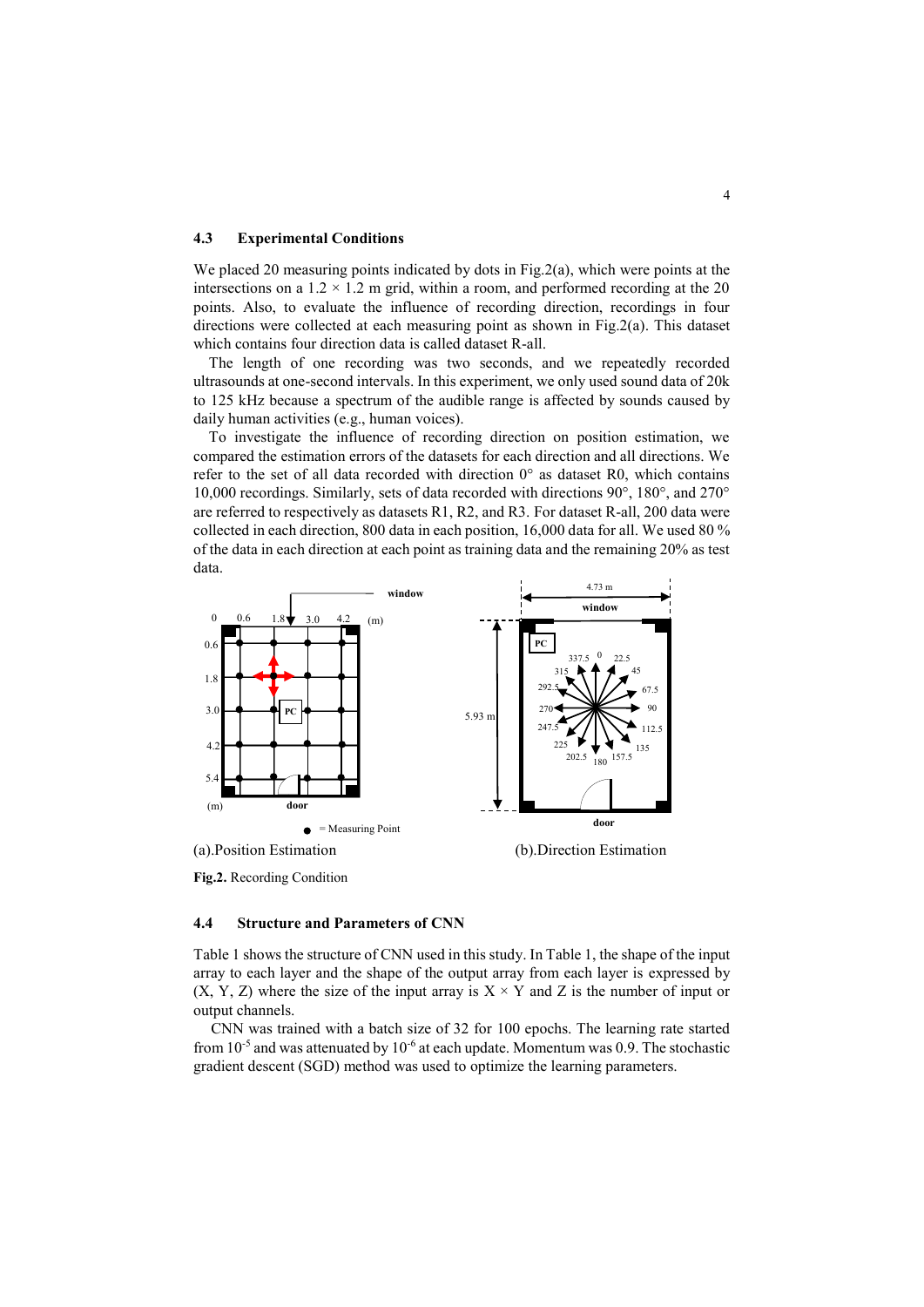**Table.1** Structure of CNN

| Layer             | Input array    | Output array   |
|-------------------|----------------|----------------|
| Input             |                | (512, 512, 1)  |
| Convolutional 1   | (512, 512, 1)  | (512, 512, 32) |
| Pooling 1         | (512, 512, 32) | (255, 255, 32) |
| Convolutional 2   | (255, 255, 32) | (255, 255, 32) |
| Pooling 2         | (255, 255, 32) | (127, 127, 32) |
| Convolutional 3   | (127, 127, 32) | (127, 127, 64) |
| Pooling 3         | (127, 127, 64) | (63, 63, 64)   |
| Convolutional 4   | (63, 63, 64)   | (63, 63, 64)   |
| Pooling 4         | (63, 63, 64)   | (31,31,64)     |
| Flatten           | (31,31,64)     | 61504          |
| Fully Connected 1 | 61504          | 512            |
| Fully Connected 2 | 512            |                |
| Output            |                |                |

#### **4.5 Evaluation**

Root mean squared error (RMSE) is used as a quantitative measure of estimation error. RMSE shows an average of distance between coordinates of a ground truth and an estimation. The unit of distance is meter in this research.

In this experiment, we configure two non-linear regression model which estimate X and Y coordinate. We defined RMSE of X and Y coordinates independently by  $(1)$ ,  $(2)$ as RMSE<sub>x</sub> and RMSE<sub>y</sub> where a both of data *i* is respectively  $(x_i, y_i)$  and  $(\hat{x_i}, \hat{y_i})$  and the number of data is *n*. RMSE between ground truth positions and estimated positions is defined (3).

$$
RMSE_x = \sqrt{\sum_{i=1}^{n} (\hat{x}_i - x_i)/n}
$$
 (1)

$$
RMSE_y = \sqrt{\sum_{i=1}^{n} (\hat{y}_i - y_i)/n}
$$
 (2)

$$
RMSE = \sqrt{RMSE_x^2 + RMSE_y^2}
$$
 (3)

#### **4.6 Result**

Fig.3(a) shows the transition of RMSE of training data and test data for R-all. The horizontal and vertical axes of the graph represent respectively the number of epochs of learning and RMSE. The solid and dotted lines in Fig.3(a) indicate RMSE for the training data and the test data, respectively. At epoch 100, the RMSE of the training data was 0.15 m, and that of the test data was 1.01 m.

Fig.3(b) shows the RMSE values dataset R0, R1, R2, R3 and R-all. The RMSE values of dataset R0, R1, R2, and R3, each of which includes data for one direction, is lower than the RMSE values of dataset R-all, which includes all of four direction data.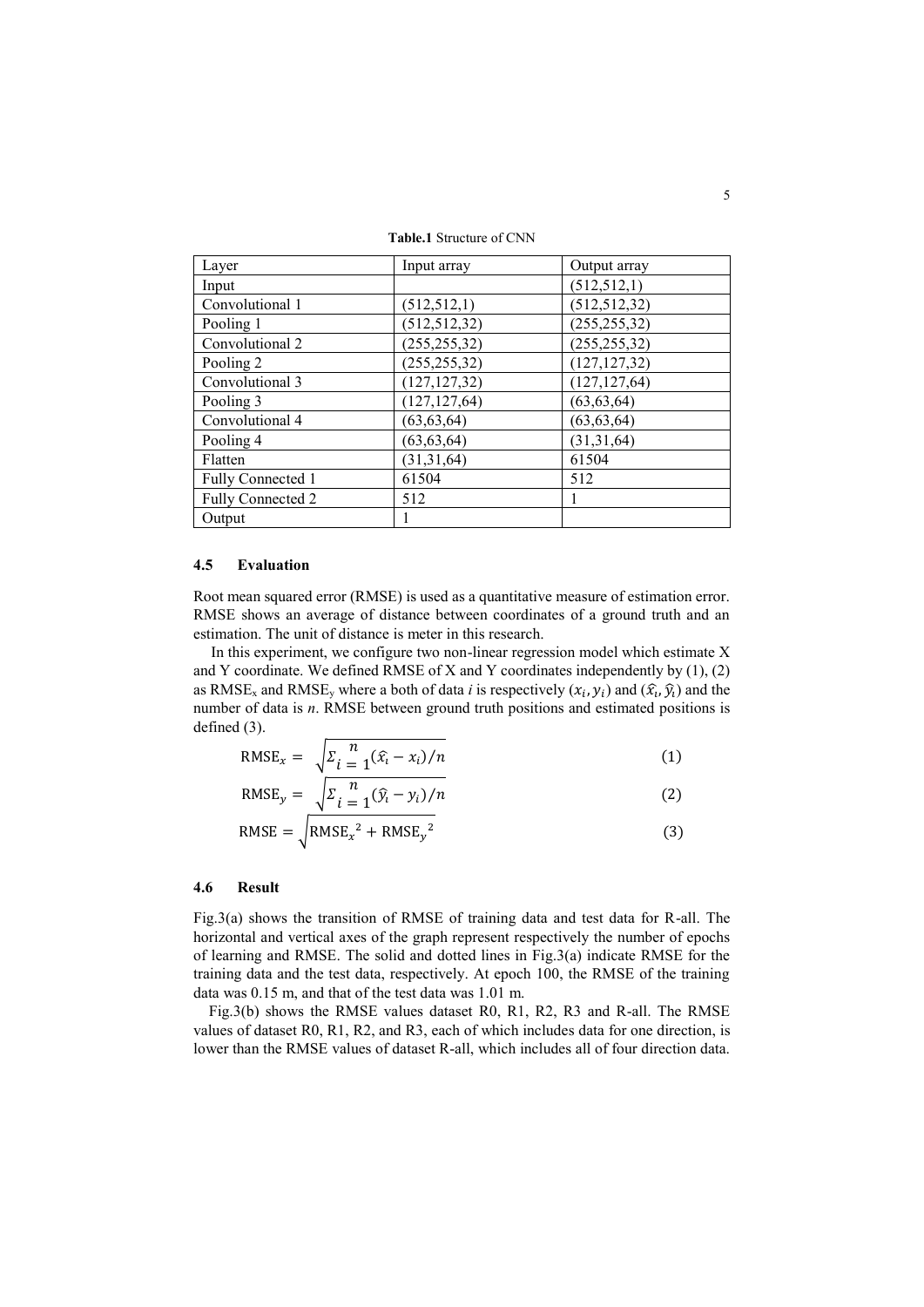

(a). Transition of Position Estimation Error (b).Comparison of Position Estimation Error in Each Dataset

**Fig.3.** Position Estimation Result

### **4.7 Discussion**

In the experiment using the dataset R-all that mixed the recording data of four directions, RMSE for training data was about 0.15 m. This result shows that learning epoch is sufficient and the indoor environment ultrasounds had different characteristics for each position.

However, RMSE for test data fluctuated between 1 m and 1.5 m, as shown in Fig.3(a). Moreover, the estimation performance for training data was higher than that for test data. Those suggest that the non-linear regression model fell into overfitting.

The RMSE of R0, R1, R2, and R3 using only unidirectional data is lower than that of R-all. This result suggests that recording directions affect position estimation accuracy. If we get orientation information, for example, from a magnetic field sensor in a smartphone, we could improve the accuracy and robustness to microphone direction of the proposed method.

### **5 Direction Estimation**

From result of position Estimation, recording direction of microphone effect position estimation accuracy. In this section, we performed direction estimation experiment by proposed method.

### **5.1 Experimental procedure**

We followed the same procedure as the experiment described in Section 4. The same microphone and room as the position estimation experiment were used for the recording. In this experiment, we estimate indoor direction by non-linear regression model.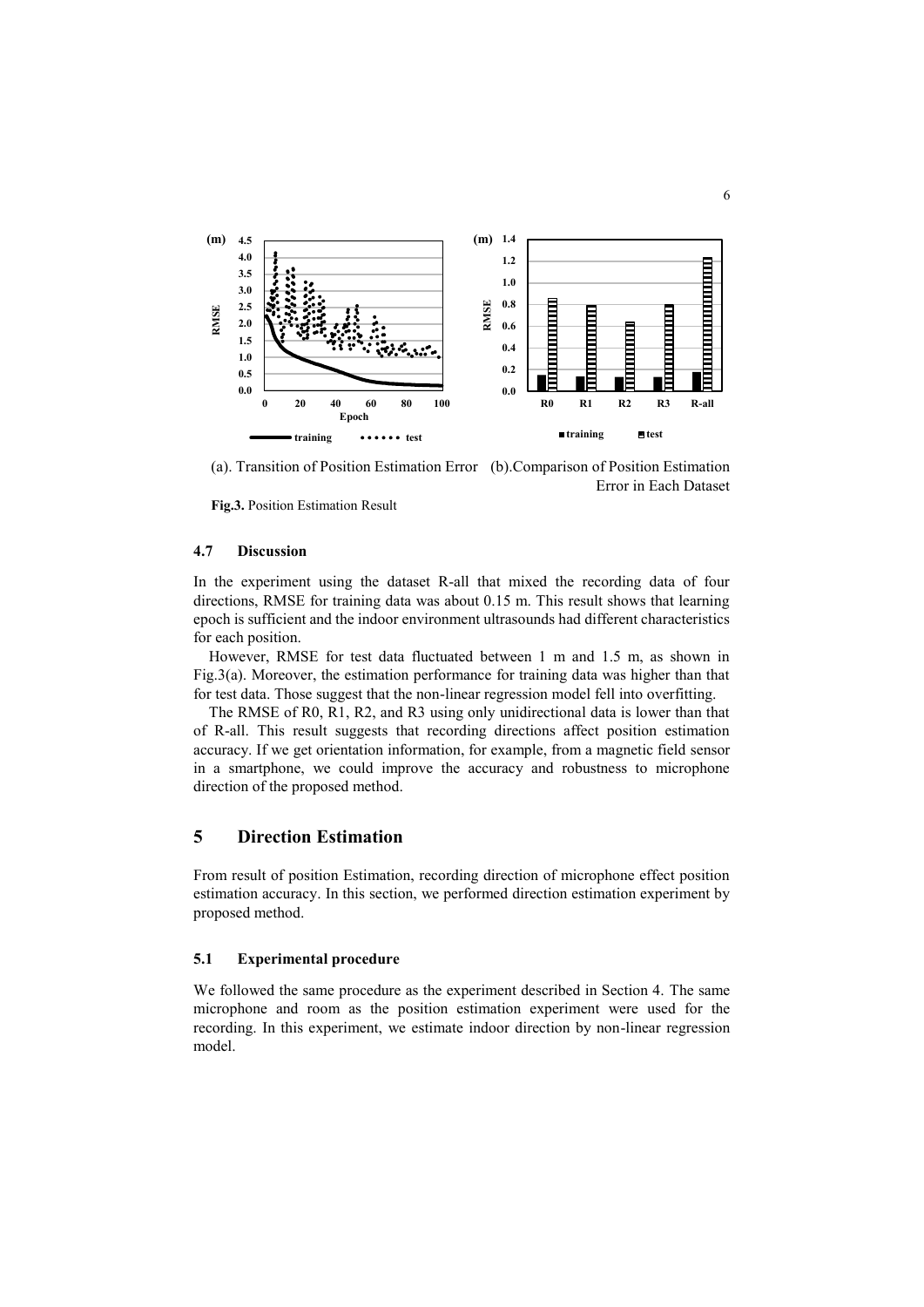#### **5.2 Experimental Conditions**

Ultrasounds were recorded in 16 directions from the center of the room, as shown in Fig.2(b). An ultrasonic microphone was placed on a desk at the center of the room. The recording angle was varied from 0 to 337.5° in increments of 22.5°.

Dataset contains 1,000 items of data in each direction, for a total of 16,000 items. We used 80% of the data in each direction as training data and the remaining 20% as test data.

#### **5.3 Result**

Fig. 4. shows the transition of the estimation error. The horizontal axis of the graph represents the number of epochs of learning and the vertical axis represents estimation error. The unit of estimation error is a degree. The solid and dotted lines in the graph indicate the estimation error for the training data and test data of datasets, respectively. At epoch 100, the estimation error for the test data was respectively 78.81°.



**Fig.4.** Transition of Direction Estimation Error

### **5.4 Discussion**

As a result of direction estimation error for test data is about 80°. In the position experiment, Fig.3(b) shows that environmental ultrasound recorded in 90 ° units has different features. If the direction estimation result is used to specify the recording direction of the microphone in position estimation, an error of about 90 degrees is insufficient in accuracy from the R-all result. Therefore, further investigation is needed to clarify the cause.